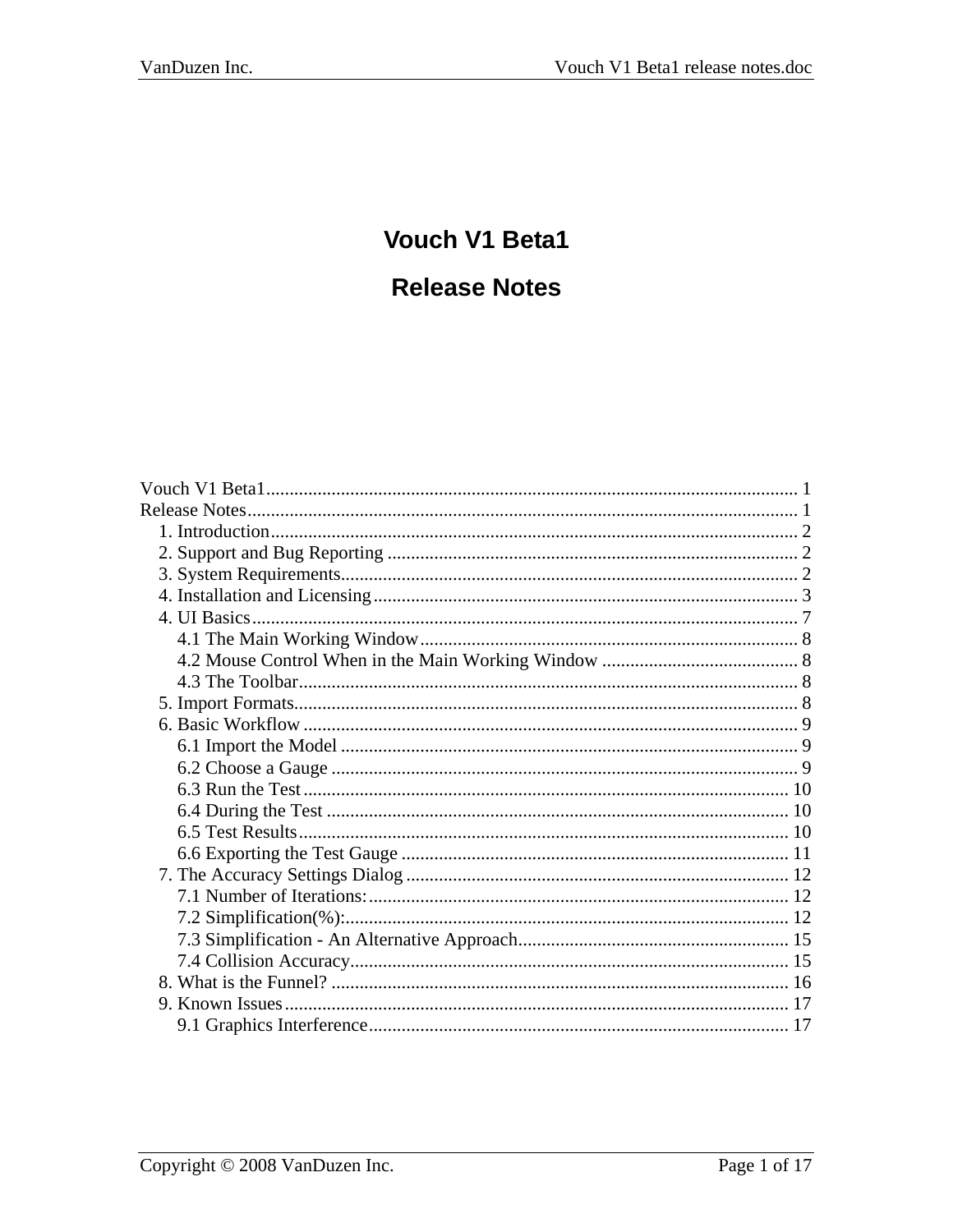## <span id="page-1-0"></span>*1. Introduction*

Vouch enables the User to conduct various safety tests as described in ASTM F963,or the metric equivalent BS EN 71-1:2005, on his/her digital models.

V1 has the following tests included:

- Small Parts Cylinder test
- Small Parts Cylinder Test scaled to 110%
- Rattle Gauge
- Supplemental Rattle Gauge
- Small Ball

# *2. Support and Bug Reporting*

Telephone support is available Monday through Friday from 9:00 AM to 6:00 PM CST/CDT pm, excluding US holidays:

(214) 324-0030

Support questions and bug reporting can be emailed in to: bugreport@vouchsoftware.com

## *3. System Requirements*

Vouch V1 is intended to run on a PC based workstation without too many particular requirements. The following are minimum recommendations:

- 10 Mb free space for installation
- 1280 x 960 or higher screen resolution
- Windows XP professional 32 or 64 bit
- 2Gb RAM is minimum but 4Gb is recommended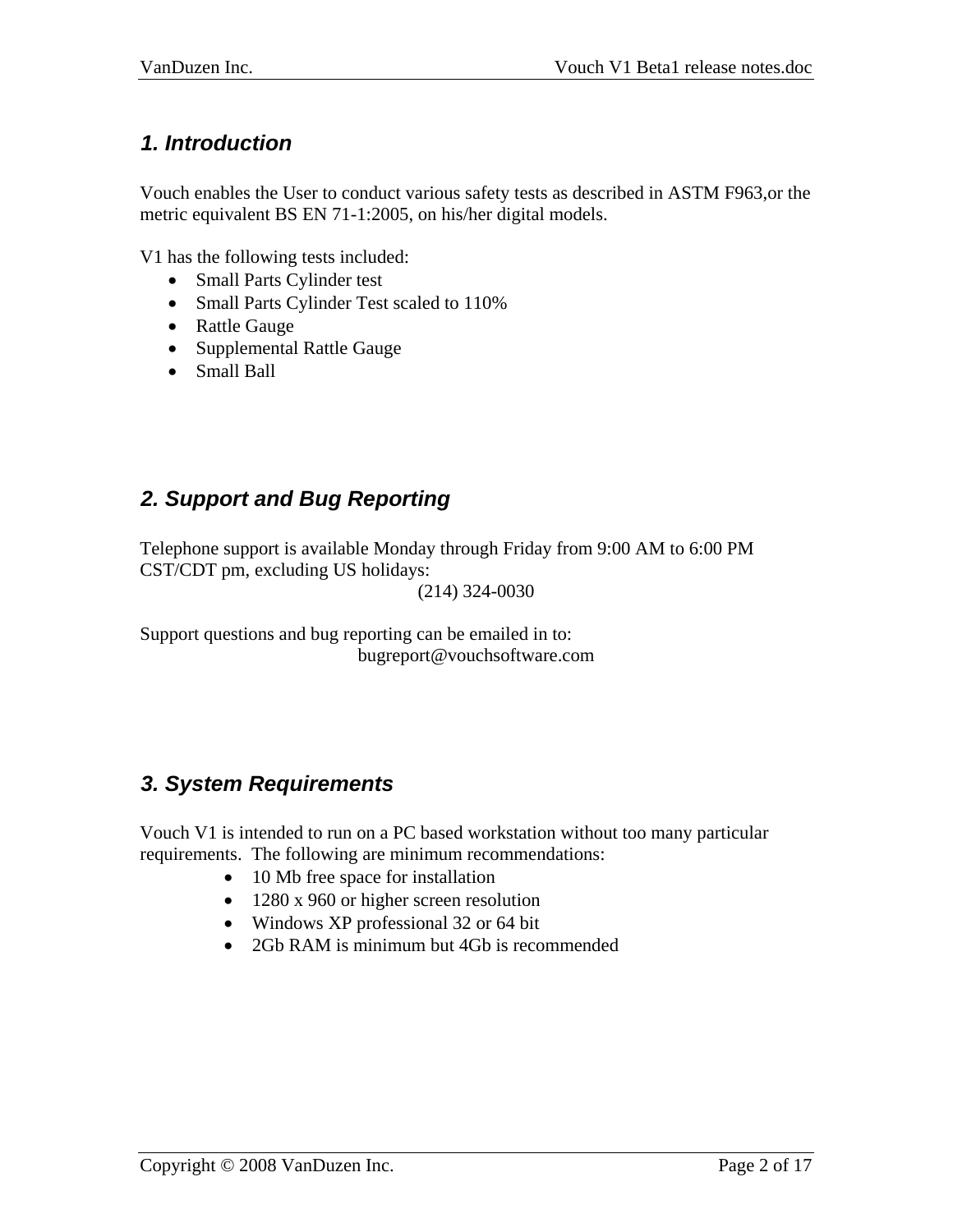# <span id="page-2-0"></span>*4. Installation and Licensing*

- Follow this link to download Vouc[h:](http://designhenrydesign.com/Vouch_site_new/loggedin/) [http://www.vouchsoftware.com/download/download.html](http://designhenrydesign.com/Vouch_site_new/loggedin/) Then go to **Download Vouch Beta** and **Run** or **Save** the executable.
- When the installation executable starts to run you may see the following warning dialog:



#### Select **Run**.

• The Vouch Setup will start running. Select **Next**:



The End User License Agreement dialog will appear, tick the accept box and then select **Next**: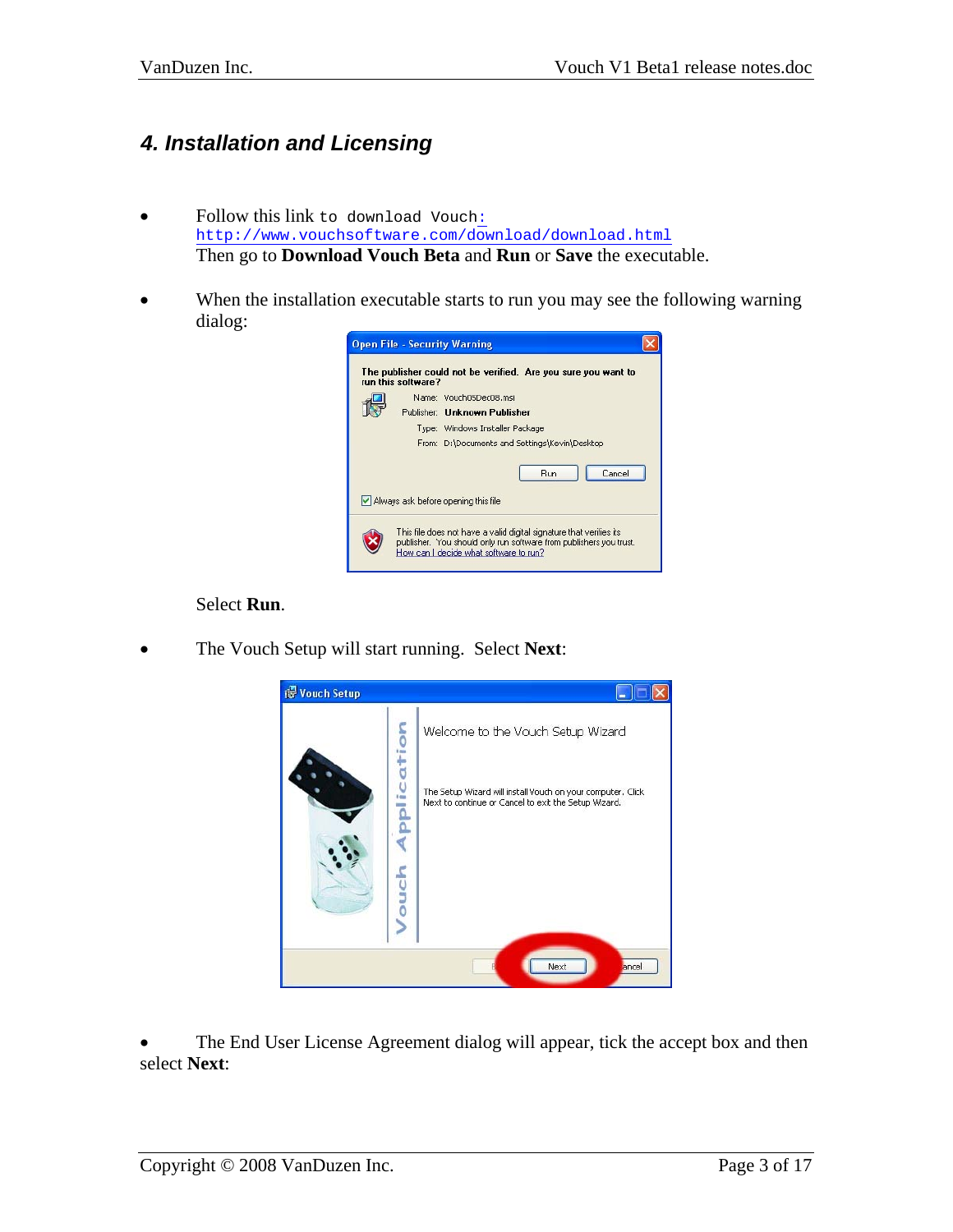

• The Destination Folder dialog will appear. You may change the installation location if you wish. Then select **Next**:

| Vouch Setup                                                                                                |       |
|------------------------------------------------------------------------------------------------------------|-------|
| <b>Destination Folder</b><br>Click Next to install to the default folder or click Change to choose another | vouch |
| Install Vouch to:                                                                                          |       |
| D:\Program Files (x86)\Vouch Application\                                                                  |       |
| Change                                                                                                     |       |
|                                                                                                            |       |
|                                                                                                            |       |
|                                                                                                            |       |
| Next<br>F                                                                                                  | ancel |

• The Ready to Install dialog will appear. Select **Install**: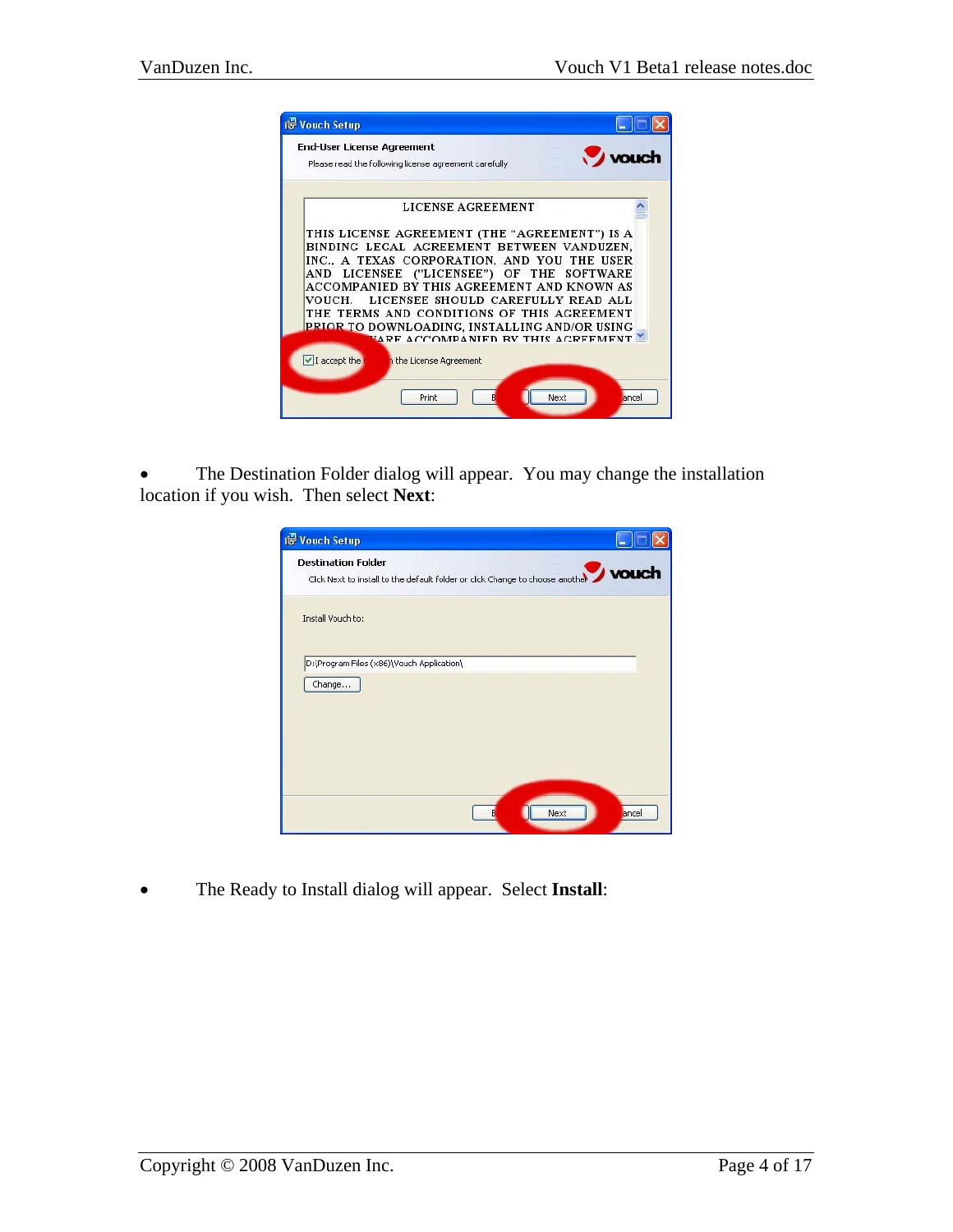•



• Vouch will install on your computer. Once complete, the Complete dialog will appear. Select **Finish** to exit the installation process:

| Vouch Setup |                          |                                                   |
|-------------|--------------------------|---------------------------------------------------|
|             |                          | Completed the Vouch Setup Wizard                  |
|             | lication<br><b>Touch</b> | Click the Finish button to exit the Setup Wizard. |
|             |                          | Finish<br>ancel                                   |

• To start Vouch, use the desktop icon:



• The first time Vouch is run, the following message will appear: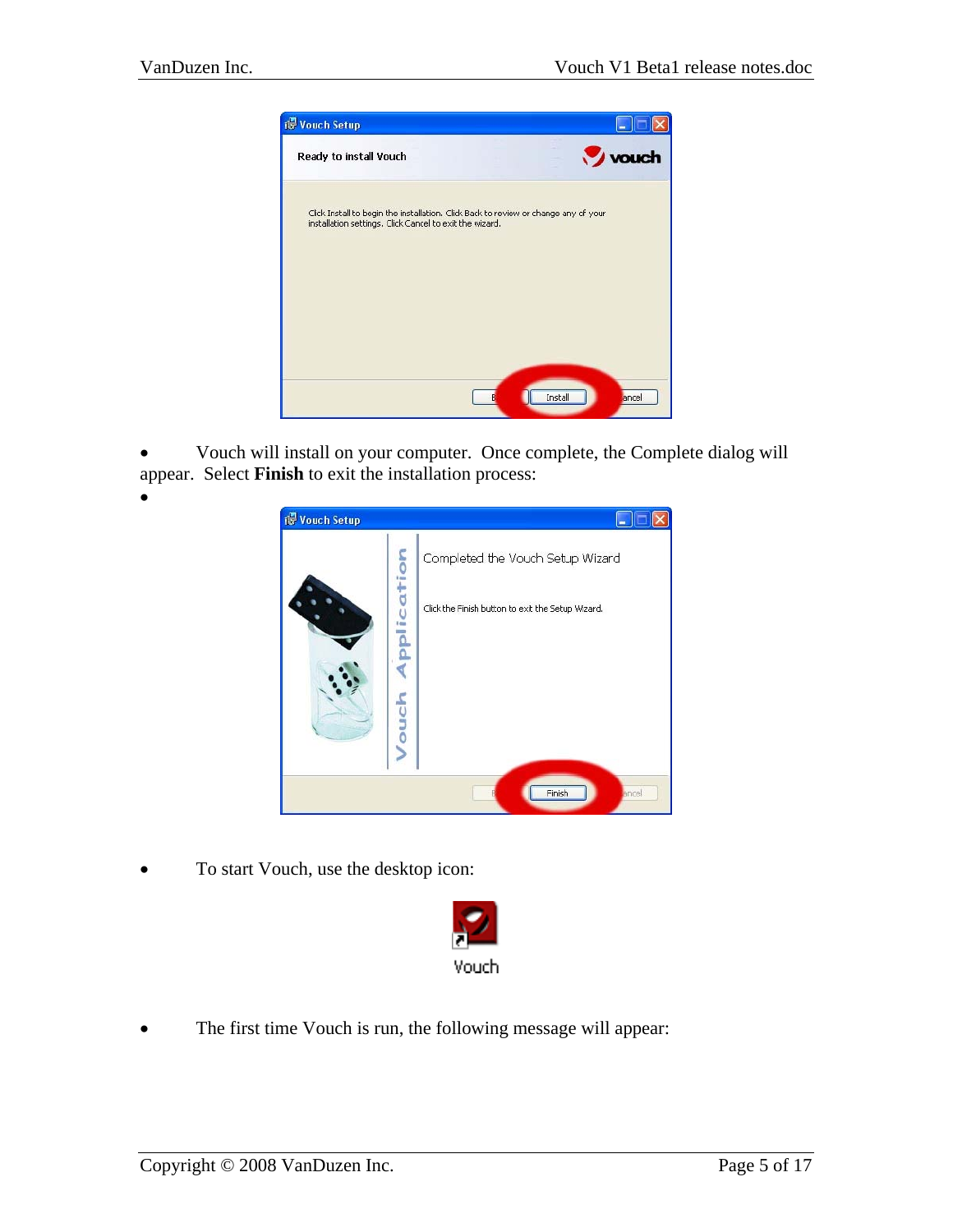| l Reminder                                                                                                                                                                                                                           |           |  |
|--------------------------------------------------------------------------------------------------------------------------------------------------------------------------------------------------------------------------------------|-----------|--|
| This program is not free. It is an evaluation version of copyrighted software. If you use it beyond the evaluation period, you are<br>expected to register it with the author. Please check the program's documentation for details. | Enter Key |  |

The User may choose **OK** to start and use Vouch without licensing for 30 days. After 30 days, Vouch will stop working until licensing is obtained.

• To obtain a license, when the Reminder dialog box appears select **Enter Key** and the following dialog appears:

| <b>Enter Key</b> |                                                                |  |
|------------------|----------------------------------------------------------------|--|
| you.             | Enter the registration name and key below, exactly as given to |  |
|                  | Hardware fingerprint: 1241-B3D4                                |  |
| Name:            |                                                                |  |
| Key:             |                                                                |  |
| <b>OK</b>        | Cancel                                                         |  |

- Copy the Hardware fingerprint and e-mail this information to [licensing@vouchsoftware.com.](mailto:licensing@vouchsoftware.com)
- It is also possible to access the Hardware fingerprint when Vouch is running as a trial version by going to **Help** / **About Vouch** and registering there.
- Once the User receives an email with the license key, complete the Enter Key dialog by entering your name and copy/ paste the key.
- Choose OK and Vouch will start in fully licensed mode.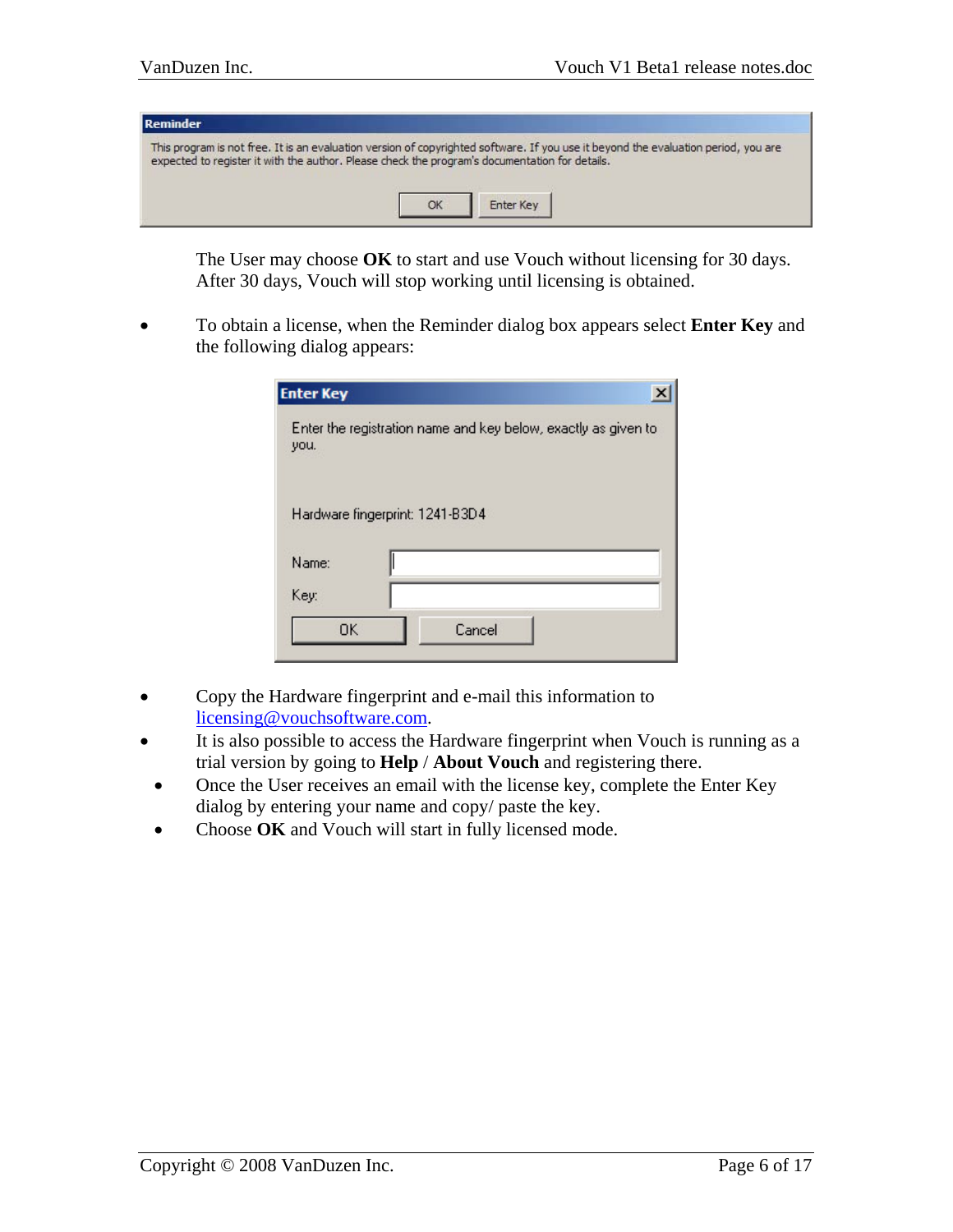# <span id="page-6-0"></span>*4. UI Basics*

The basic screen looks like:



The UI is broken into 3 main areas:

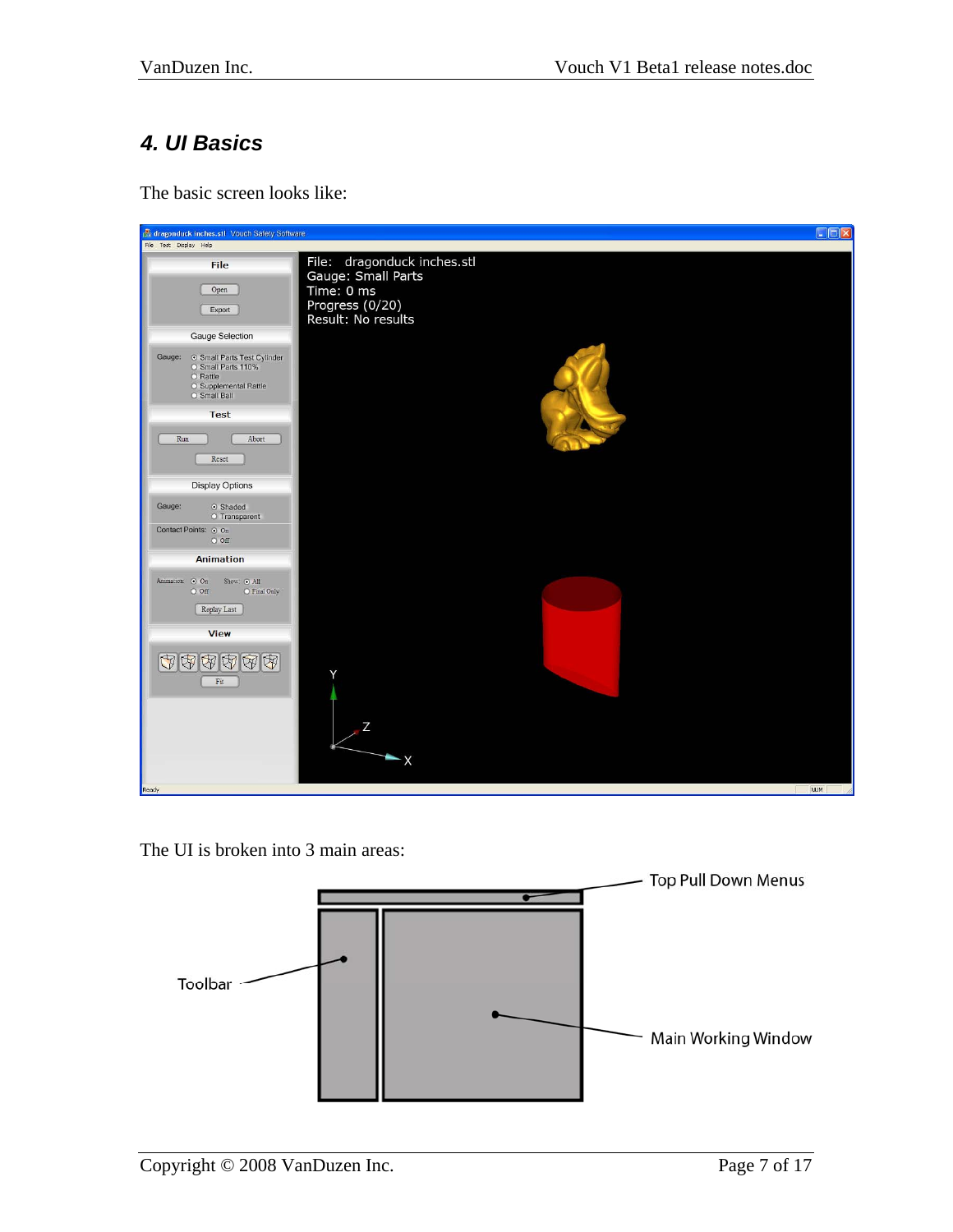### <span id="page-7-0"></span>**4.1 The Main Working Window**

The Main Working Window consists of four main items:

- 1. The model to be tested. This is always shown solid rendered.
- 2. The test Gauge. This can be shown solid or transparent rendered.
- 3. The Triad, located in the bottom left corner.
- 4. The Textural Information, located in the top left corner.

Note there is no perspective projection in the Main Working Window.

#### **4.2 Mouse Control When in the Main Working Window**

LMB: Rotate MMB / scroll wheel: Zoom RMB: Pan

#### **4.3 The Toolbar**

The Toolbar is broken into Tool Boxes. Tool Boxes contain a collection of tools, each related to a common task in the use of the software. A more detailed description of each tool is included elsewhere.

## *5. Import Formats*

Vouch V1 only imports STL files of models built in inches. There are plans to include other formats and units in the future.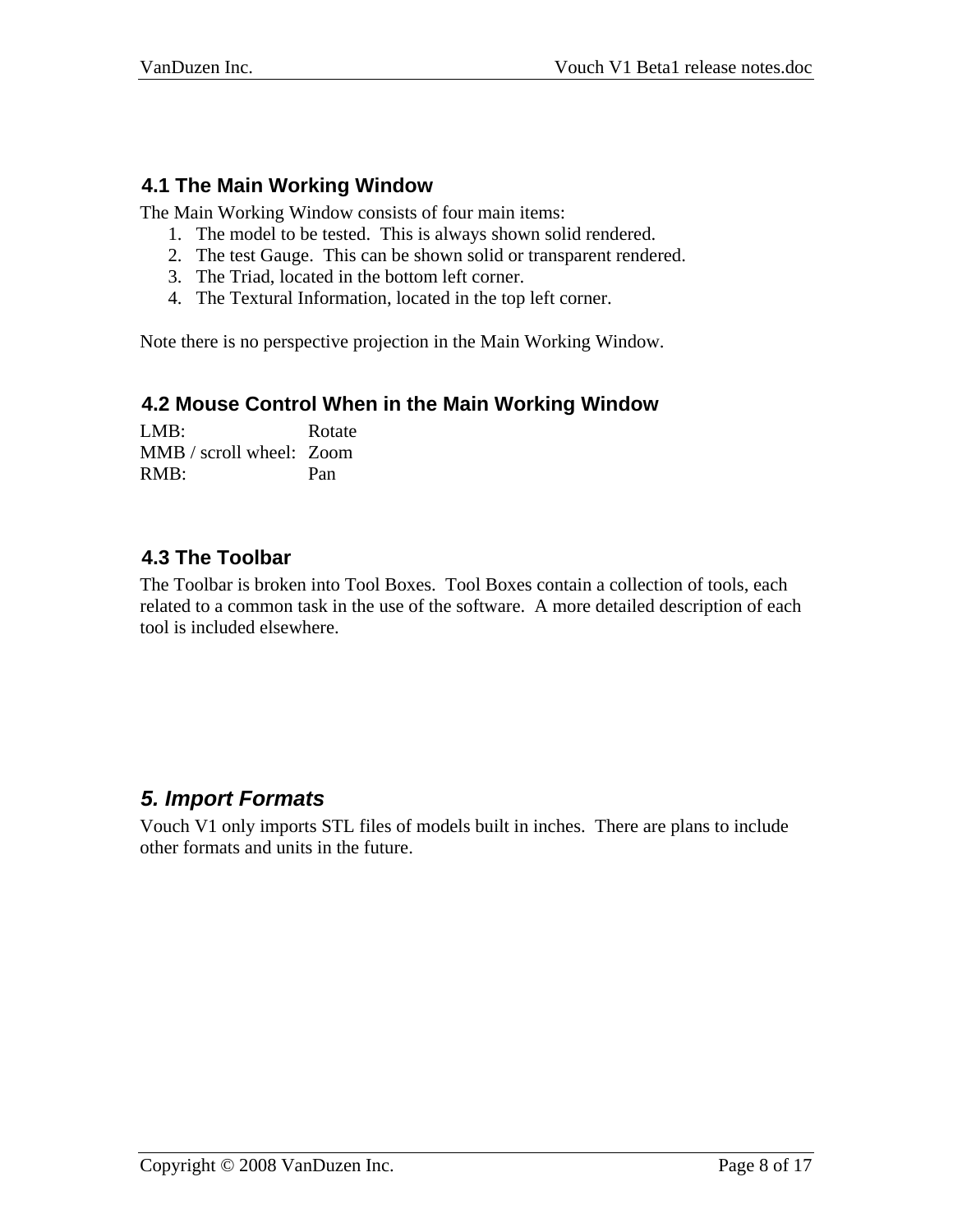## <span id="page-8-0"></span>*6. Basic Workflow*

#### **6.1 Import the Model**

Choose **Open** in the File Tool Box:



## **6.2 Choose a Gauge**

Choose which Gauge to use from the Gauge Selection Tool Box:

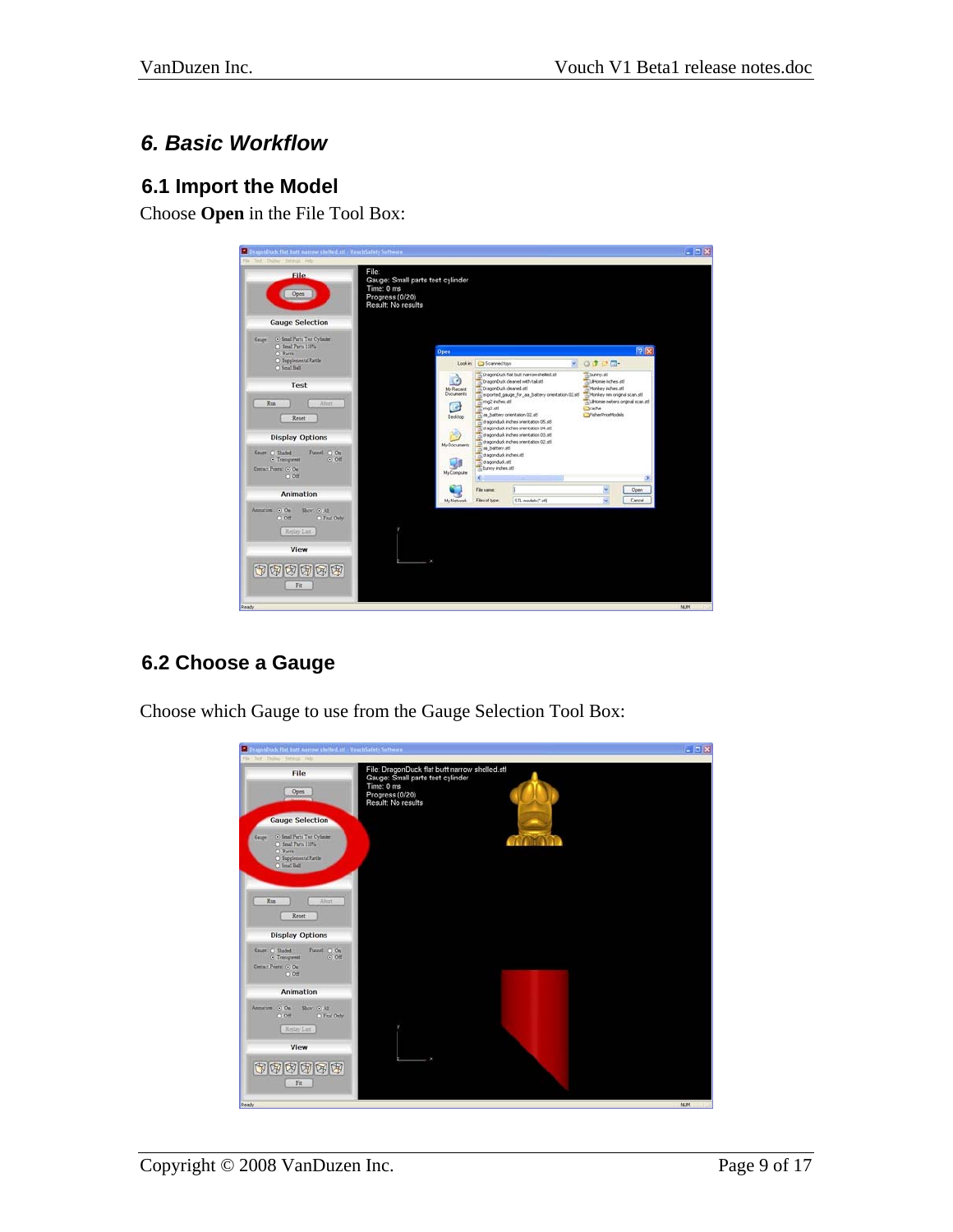#### <span id="page-9-0"></span>**6.3 Run the Test**

Choose **Run** from the Test Tool Box:

| Fie Tel: Thirty Stringt Help                                                                                                      |                                                                                                                                          |       |
|-----------------------------------------------------------------------------------------------------------------------------------|------------------------------------------------------------------------------------------------------------------------------------------|-------|
| File<br>Open<br>Export                                                                                                            | File: DragonDuck flat butt narrow shelled.stl<br>Gauge: Small parts test cylinder<br>Time: 0 ms<br>Progress (0/20)<br>Result: No results |       |
| <b>Gauge Selection</b>                                                                                                            |                                                                                                                                          |       |
| (c) Small Parts Test Cylinder<br>Guar<br>C Small Parts 110%<br>C Rattle<br>C Supplemental Rattle<br>Dall Daniel (C)               |                                                                                                                                          |       |
| Test                                                                                                                              |                                                                                                                                          |       |
| Ahert.<br>Run<br>Neset                                                                                                            |                                                                                                                                          |       |
| <b>Display Options</b>                                                                                                            |                                                                                                                                          |       |
| Funnit $\begin{bmatrix} 0 & 0 \\ 0 & 0 \end{bmatrix}$<br>Omer O Stated<br>O Transparent<br>Contact Points: (-) On<br><b>O Off</b> |                                                                                                                                          |       |
| Animation                                                                                                                         |                                                                                                                                          |       |
| Ammation (c) On<br>Show. $\odot$ All<br>O Final Only<br>$O$ Off.                                                                  |                                                                                                                                          |       |
| Meploy Last                                                                                                                       |                                                                                                                                          |       |
| View                                                                                                                              |                                                                                                                                          |       |
| <b>THERBE</b><br>Fit                                                                                                              |                                                                                                                                          |       |
| Paady.                                                                                                                            |                                                                                                                                          | 10,01 |

#### **6.4 During the Test**

During the test you will see the model fall into the Gauge, in this case the Small Parts Test Cylinder. A complete test is broken up into various attempts. For each attempt, Vouch will try to fit the model into the Gauge. If the model reaches the failure criteria for that Gauge then Vouch will stop the test and report a failure. If Vouch cannot reach a failure criteria in that attempt, then Vouch resets the initial orientation and tries another attempt. Vouch will continue for a user defined number of attempts (20 by default). If no failure is found at the end of all the attempts then Vouch will report a Pass.

You will also see the Contact Points that occur between the model and Gauge throughout the test.

#### **6.5 Test Results**

For this model and this Gauge, the following failure occurs: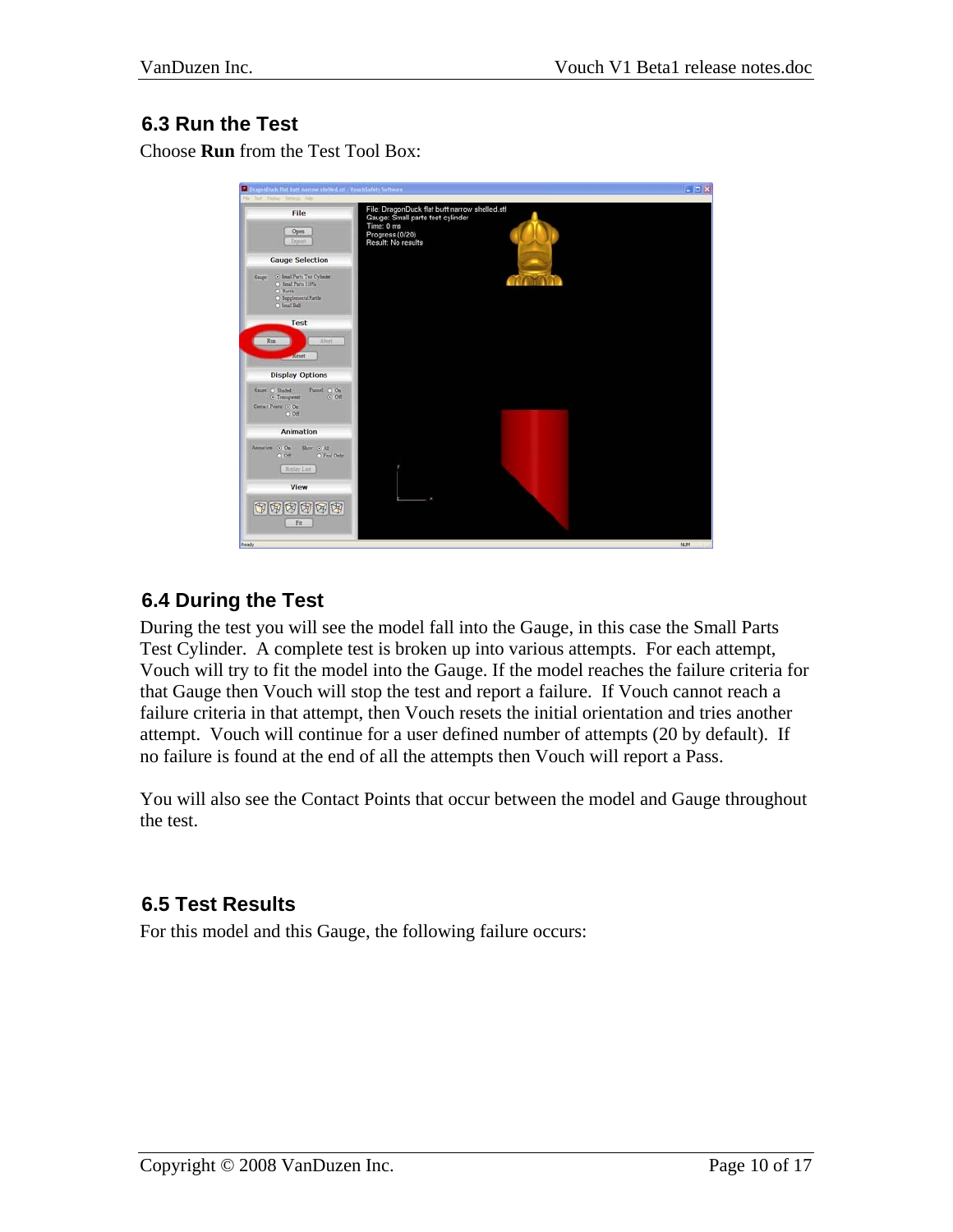<span id="page-10-0"></span>

Once the User hits Yes, then animations of either all the attempts or just the failure can be replayed. This is controlled through the Animation Tool Box:



## **6.6 Exporting the Test Gauge**

To help the designer change the model to fix any failures, Vouch has the ability to export the Gauge in the failure orientation relative to the initial import orientation of the model. The gauge is exported in STL format.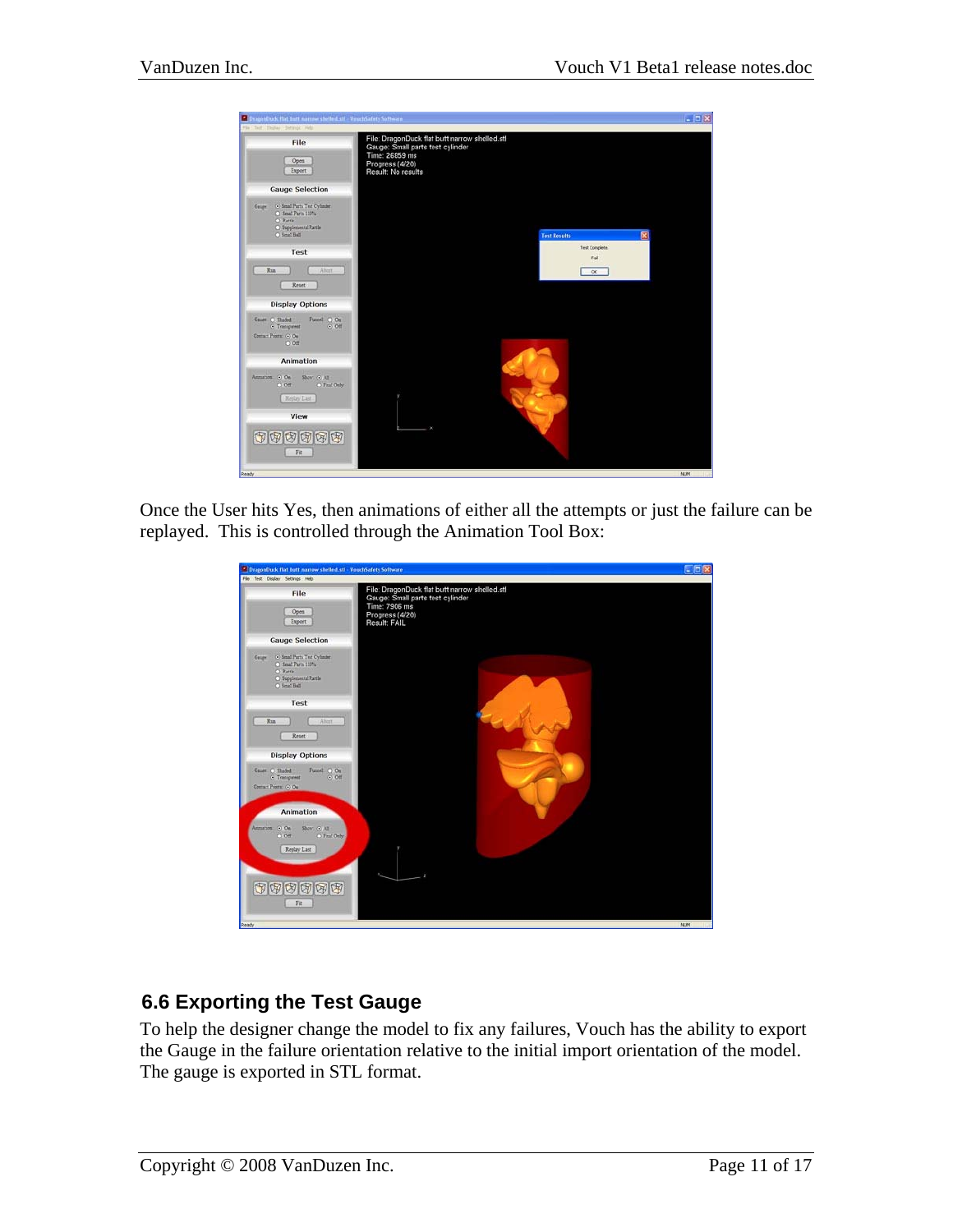# <span id="page-11-0"></span>*7. The Accuracy Settings Dialog*

On the Top Pull Down Menus is Settings / Accuracy. This brings up the Accuracy Settings Dialog:

| <b>Accuracy Settings</b> |         |                                                                                                                                                                                  |
|--------------------------|---------|----------------------------------------------------------------------------------------------------------------------------------------------------------------------------------|
| Number of iterations:    | 20      |                                                                                                                                                                                  |
| Simplification (%):      | 93      | Note: The range for this value is 0 to 100%.<br>Changing this number is NOT recommended.<br>The smaller the value, the longer the analysis<br>time. (Reload of mesh is required) |
| Collision accuracy:      | 0.040   | Note: The range for this value is 0.0 to 0.08.<br>Changing this value is not recommended. It<br>may bring instability in collision detection.                                    |
|                          | Default | Cancel<br>OK                                                                                                                                                                     |

## **7.1 Number of Iterations:**

This controls the number of drops conducted in a Test. If the Test has not failed before this number of drops have been completed, then Vouch will terminate the Test. The greater the number of iterations, then the greater number of initial orientations for the drop will be tested. The default is 20.

## **7.2 Simplification(%):**

Vouch automatically performs a simplification (otherwise known as decimation or reduction) of the model. This is to speed up the test. The more polygons in a model, then the slower the test will perform.

Even though the analysis is using this simplified model, the full detail model is being used for the graphical animation.

As you can see in the next set of images, the simplification process does change the geometry of the model being analyzed. By choosing a lower level of simplification, then the model is more accurate. But the trade-off here is the speed of the test. Lower levels of simplification can dramatically increase the time taken, without necessarily increasing the accuracy of the result.

The effect of various levels of Simplification are shown next. (Please note the times and images are intended to be representational as Vouch is still in development):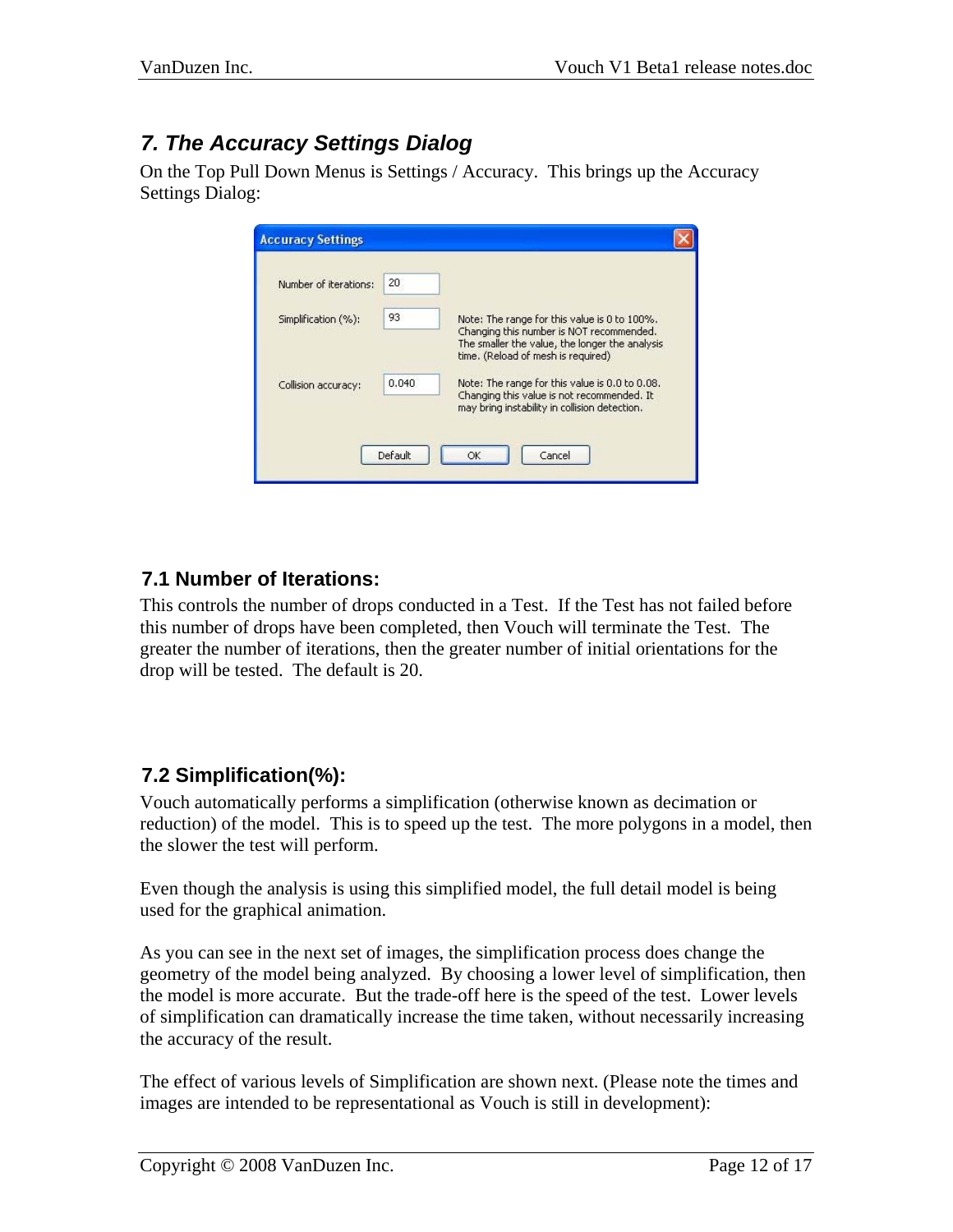

0% simplification 20% simplification Number of polys: 300,000 Number of polys: 24,000 Time for SPTC test:  $>120$  mins Time for SPTC test:  $>60$  mins



40% simplification<br>Number of polys: 18,000 60% simplification<br>Number of polys: 12,000 Number of polys: 18,000<br>Time for SPTC test: 20 mins 45 secs

Time for  $SPTC$  test: 13 mins 37 secs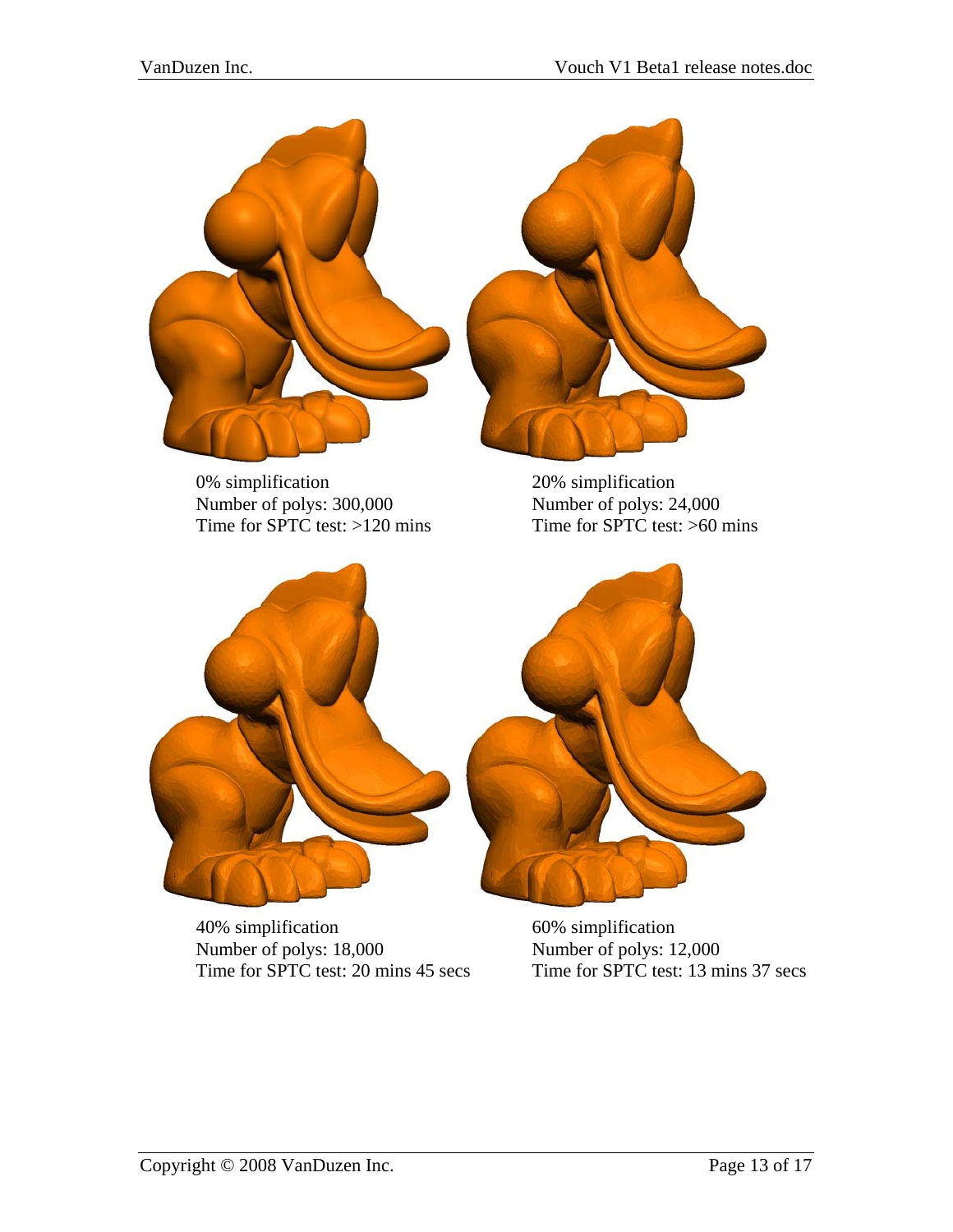

 80% simplification 93% simplification (default) Time for SPTC test: 6 mins 34 secs

Number of polys: 6,000<br>
Time for SPTC test: 6 mins 34 secs<br>
Time for SPTC test: 2 mins 39 secs



 99% simplification Number of polys:108 Time for SPTC test: 43 secs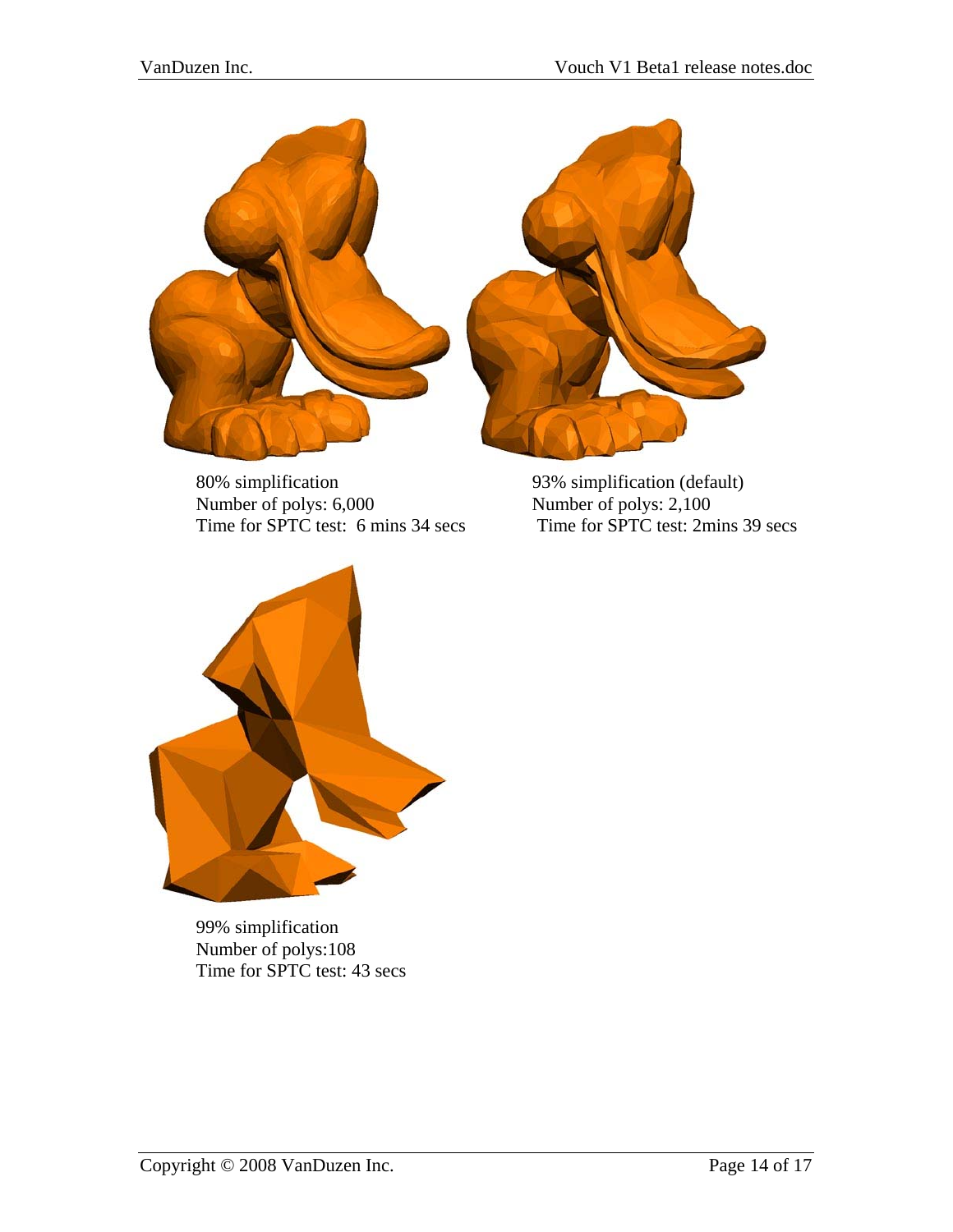### <span id="page-14-0"></span>**7.3 Simplification - An Alternative Approach**

The simplification that Vouch performs gives no visual feedback of what the simplified model looks like. Nor any numerical feedback of, for example, how many polygons are in the simplified result.

We have found that this is acceptable for most Users and most cases.

An alternative approach is to use your design software to do all the simplification of the model. Then in Vouch, use 0% simplification upon import.

## **7.4 Collision Accuracy**

This controls how close the model being tested can get to the gauge surface before Vouch considers that a collision has occurred. The minimum value here is 0.008". There are some good technical math reasons, plus time trade-offs and cost implications, why 0.000" is not permitted. The default setting is 0.040". Feedback on these settings and the results the User obtains are important to the development of Vouch.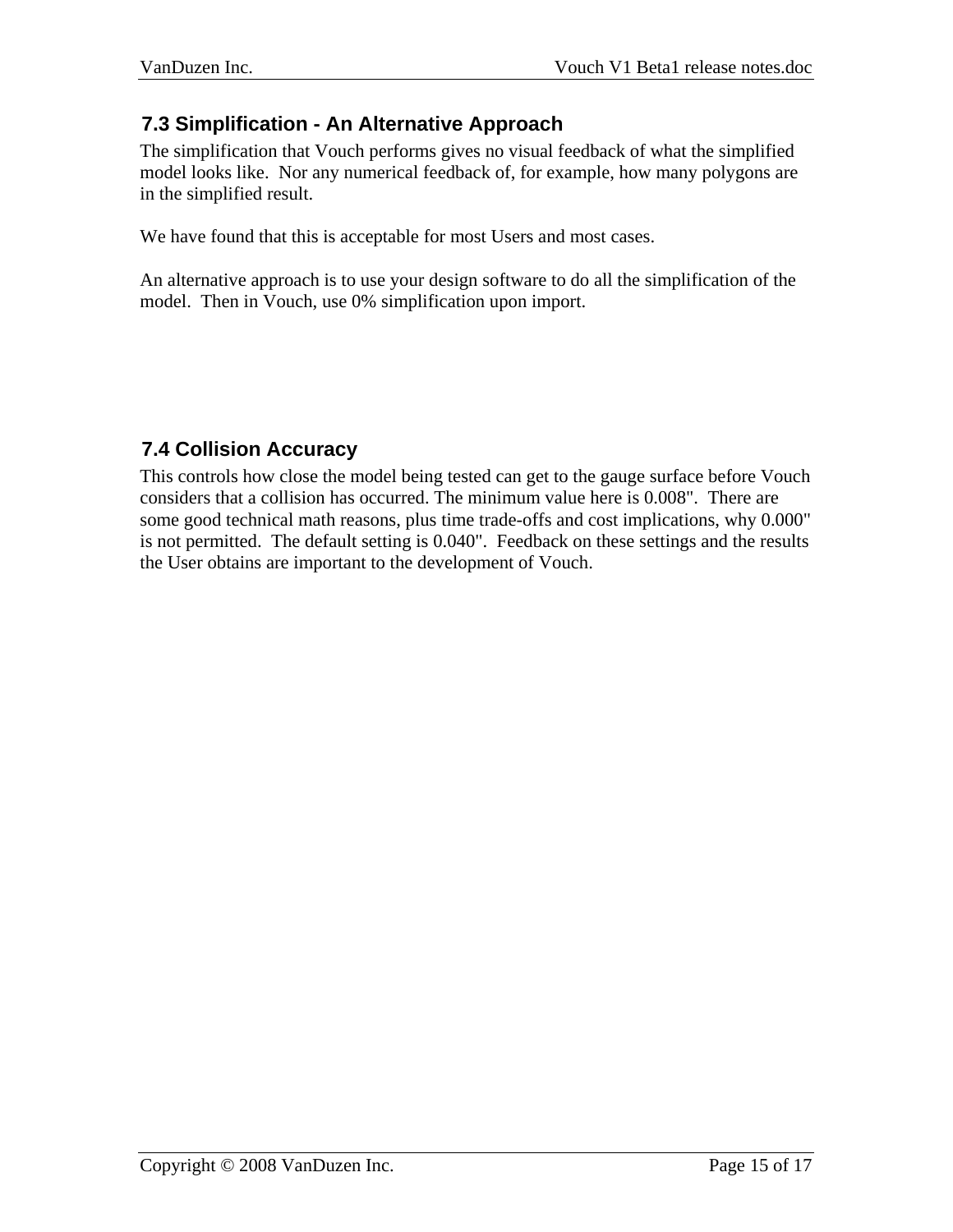## <span id="page-15-0"></span>*8. What is the Funnel?*

When the test is initiated the model falls toward the Gauge as if under gravity. In order to guide the model into the opening of the Gauge, a funnel is used. by default, the display of the Funnel is turned off. To see the Funnel in the Main Working Window, turn on the display in the Display Options Tool Box.



Note that in the above image, for clarity, the Funnel is shown much brighter than normal. Typically, the Funnel is much darker in order to be as visually unintrusive as possible.

During the test, it is possible for the model to get hung up on the Funnel. This may look odd as it looks like the Toy is hanging in the air. This is shown below with and without the Funnel shown next:



No Funnel shown Funnel shown